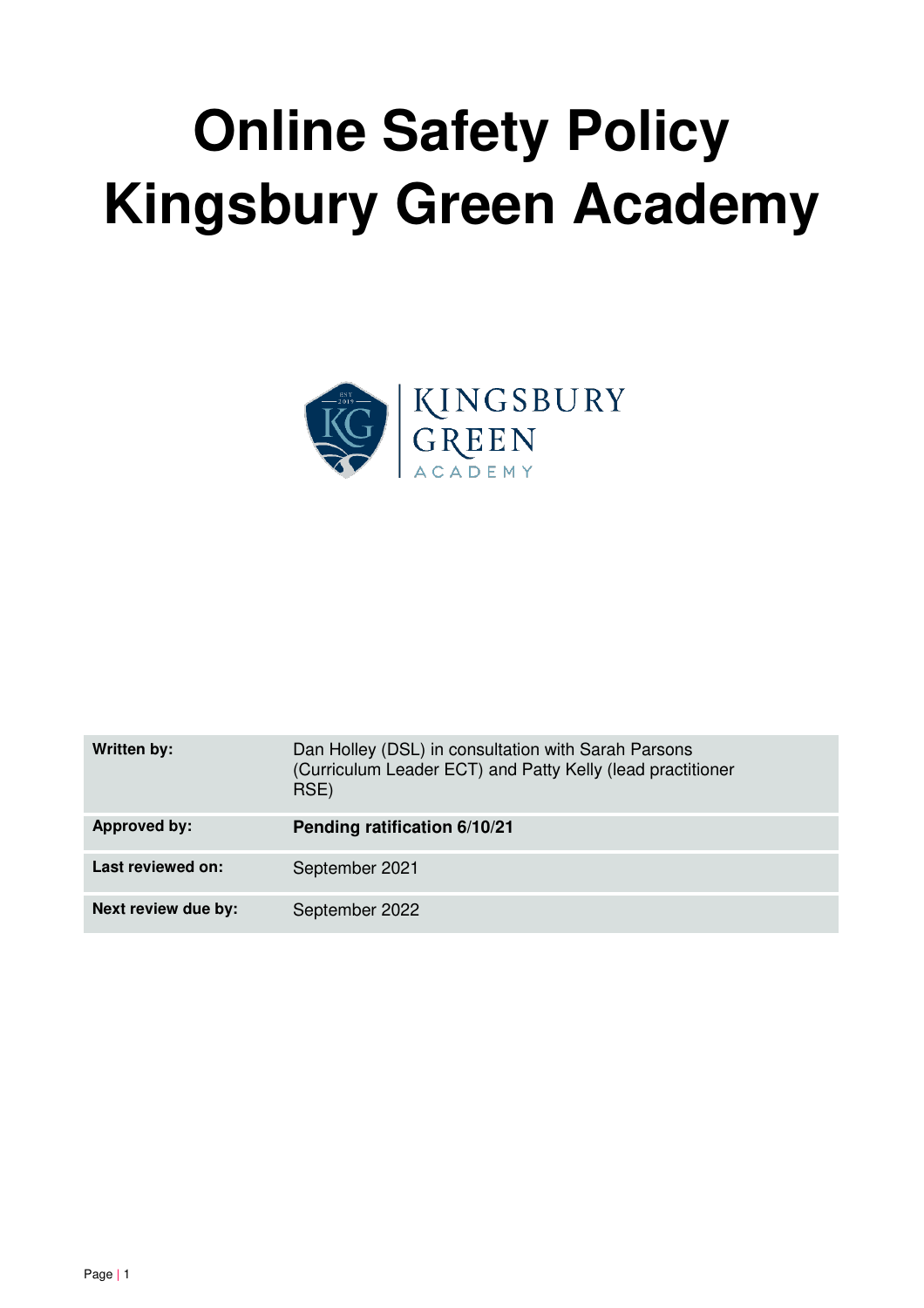# **Contents**

# <span id="page-1-0"></span>**1. Aims**

Our school aims to:

- Have robust processes in place to ensure the online safety of pupils, staff, volunteers and governors
- Deliver an effective approach to online safety, which empowers us to protect and educate the whole school community in its use of technology
- Establish clear mechanisms to identify, intervene and escalate an incident, where appropriate

# <span id="page-1-1"></span>**2. Legislation and guidance**

This policy is based on the Department for Education's (DfE) statutory safeguarding guidance, [Keeping](https://www.gov.uk/government/publications/keeping-children-safe-in-education--2)  [Children Safe in Education 2021,](https://www.gov.uk/government/publications/keeping-children-safe-in-education--2) and its advice for schools on:

- > [Teaching online safety in schools](https://www.gov.uk/government/publications/teaching-online-safety-in-schools)
- [Preventing and tackling bullying](https://www.gov.uk/government/publications/preventing-and-tackling-bullying) and [cyber-bullying: advice for headteachers and school staff](https://www.gov.uk/government/publications/preventing-and-tackling-bullying)
- > [Relationships and sex education](https://www.gov.uk/government/publications/relationships-education-relationships-and-sex-education-rse-and-health-education)
- > [Searching, screening and confiscation](https://www.gov.uk/government/publications/searching-screening-and-confiscation)

It also refers to the DfE's guidance on [protecting children from radicalisation.](https://www.gov.uk/government/publications/protecting-children-from-radicalisation-the-prevent-duty)

It reflects existing legislation, including but not limited to the [Education Act 1996](https://www.legislation.gov.uk/ukpga/1996/56/contents) (as amended), the Education [and Inspections Act 2006 a](https://www.legislation.gov.uk/ukpga/2006/40/contents)nd the [Equality Act 2010.](https://www.legislation.gov.uk/ukpga/2010/15/contents) In addition, it reflects the [Education Act 2011,](http://www.legislation.gov.uk/ukpga/2011/21/contents/enacted) which has given teachers stronger powers to tackle online-bullying by, if necessary, searching for and deleting inappropriate images or files on pupils' electronic devices where they believe there is a 'good reason' to do so.

This policy complies with our funding agreement and articles of association.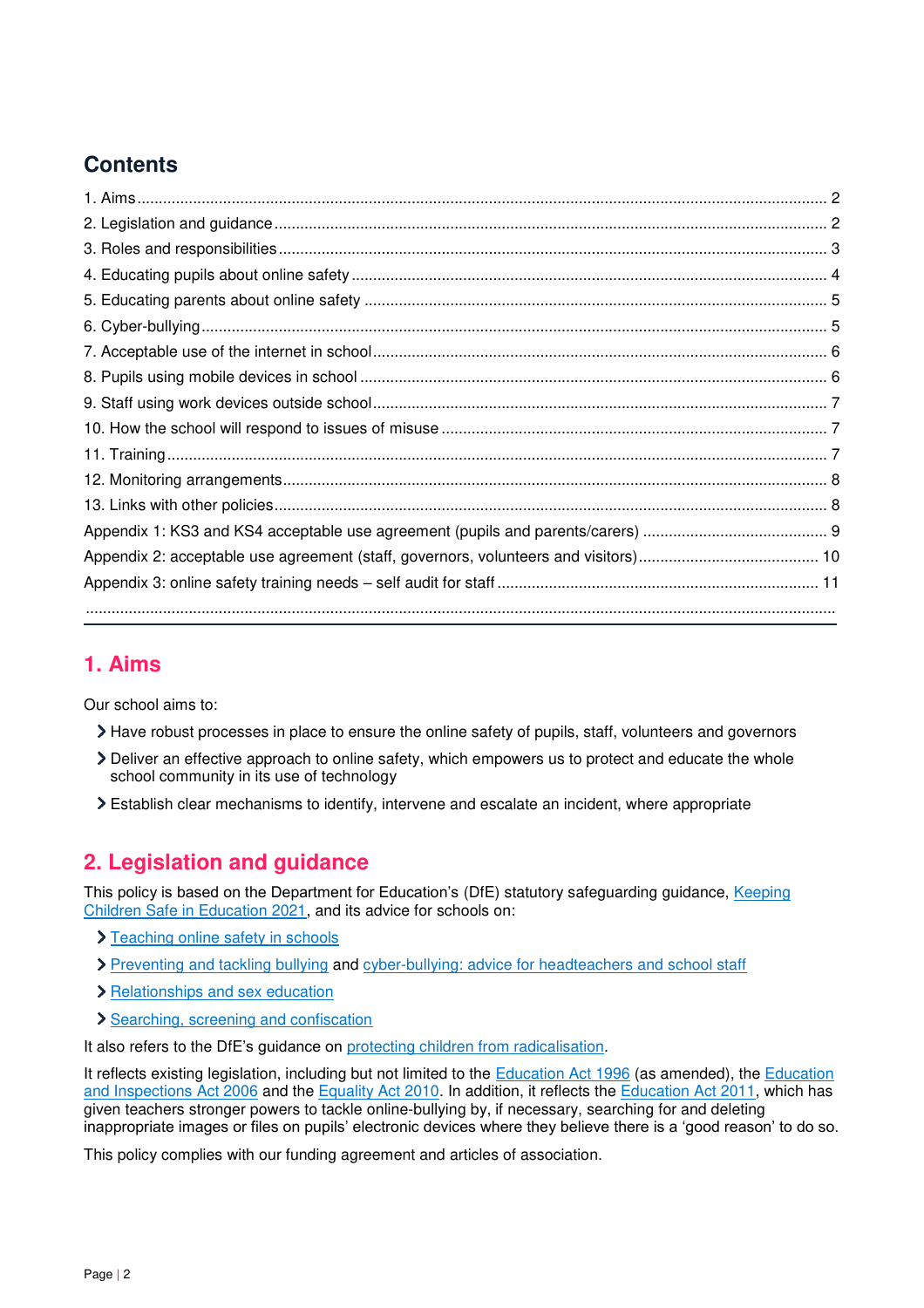# <span id="page-2-0"></span>**3. Roles and responsibilities**

## **3.1 The governing board**

The governing board has overall responsibility for monitoring this policy and holding the headteacher to account for its implementation.

The governing board will co-ordinate regular meetings with appropriate staff to discuss online safety, and monitor online safety logs as provided by the designated safeguarding lead (DSL).

The governor who oversees online safety is Carolyn Cameron as the Safeguarding Governor.

All governors will:

- Ensure that they have read and understand this policy
- Agree and adhere to the terms on acceptable use of the school's ICT systems and the internet (appendix 3)

## **3.2 The headteacher**

The headteacher is responsible for ensuring that staff understand this policy, and that it is being implemented consistently throughout the school.

## **3.3 The designated safeguarding lead**

Details of the school's Designated Safeguard Lead, Deputy Designated Safeguard Lead and the wider safeguarding team are set out in our child protection and safeguarding policy as well as relevant job descriptions.

The DSL takes lead responsibility for online safety in school, in particular:

- Supporting the headteacher in ensuring that staff understand this policy and that it is being implemented consistently throughout the school
- Working with the headteacher, ICT manager and other staff, as necessary, to address any online safety issues or incidents
- Ensuring that any online safety incidents are logged (see appendix 5) and dealt with appropriately in line with this policy
- Ensuring that any incidents of cyber-bullying are logged and dealt with appropriately in line with the school behaviour policy
- Updating and delivering staff training on online safety (appendix 4 contains a self-audit for staff on online safety training needs)
- Liaising with other agencies and/or external services if necessary
- Providing regular reports on online safety in school to the headteacher and/or governing board

This list is not intended to be exhaustive.

#### **3.4 The ICT manager**

Agile are employed by Kingsbury Green Academy to manage and monitor the academy's computer systems.

The ICT manager is responsible for:

- Putting in place appropriate filtering and monitoring systems, which are updated on a regular basis and keep pupils safe from potentially harmful and inappropriate content and contact online while at school, including terrorist and extremist material
- Ensuring that the school's ICT systems are secure and protected against viruses and malware, and that such safety mechanisms are updated regularly
- Conducting a full security check and monitoring the school's ICT systems on a monthly basis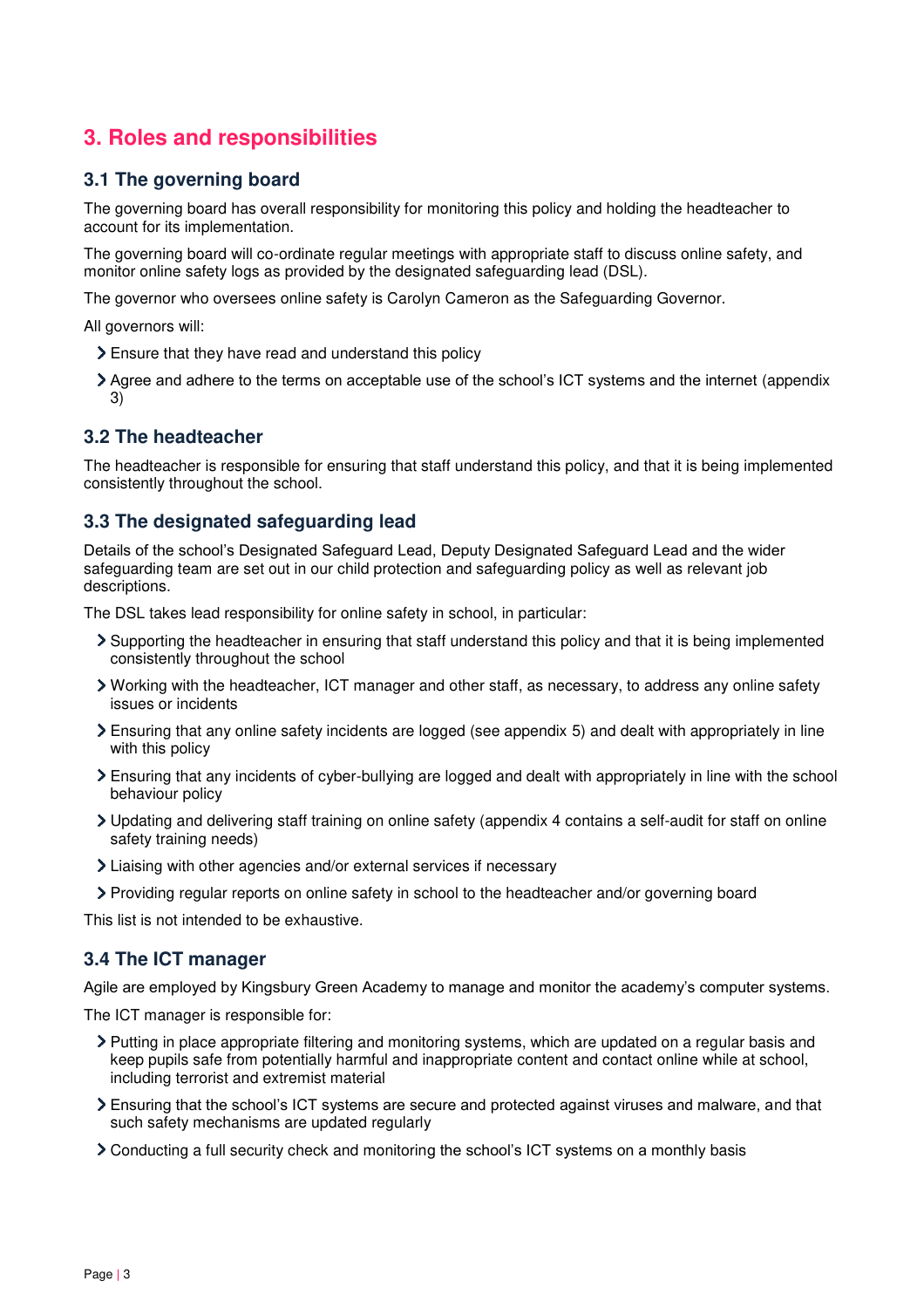Blocking access to potentially dangerous sites and, where possible, preventing the downloading of potentially dangerous files

This list is not intended to be exhaustive.

#### **3.5 All staff and volunteers**

All staff, including contractors and agency staff, and volunteers are responsible for:

- Maintaining an understanding of this policy
- Implementing this policy consistently
- Agreeing and adhering to the terms on acceptable use of the school's ICT systems and the internet (appendix 3), and ensuring that pupils follow the school's terms on acceptable use (appendices 1 and 2)
- Working with the DSL to ensure that any online safety incidents are logged (see appendix 5) and dealt with appropriately in line with this policy
- Ensuring that any incidents of online-bullying are dealt with appropriately in line with the school behaviour policy

This list is not intended to be exhaustive.

### **3.6 Parents**

Parents are expected to:

- Notify a member of staff or the headteacher of any concerns or queries regarding this policy
- Ensure their child has read, understood and agreed to the terms on acceptable use of the school's ICT systems and internet (appendices 1 and 2)

Parents can seek further guidance on keeping children safe online from the following organisations and websites:

- What are the issues? - [UK Safer Internet Centre](https://www.saferinternet.org.uk/advice-centre/parents-and-carers/what-are-issues)
- > Hot topics - [Childnet International](http://www.childnet.com/parents-and-carers/hot-topics)
- Parent factsheet - [Childnet International](https://www.childnet.com/resources/parents-and-carers-resource-sheet)
- > Healthy relationships [Disrespect Nobody](https://www.disrespectnobody.co.uk/)

#### **3.7 Visitors and members of the community**

Visitors and members of the community who use the school's ICT systems or internet will be made aware of this policy, when relevant, and expected to read and follow it. If appropriate, they will be expected to agree to the terms on acceptable use (appendix 3).

## <span id="page-3-0"></span>**4. Educating pupils about online safety**

Pupils will be taught about online safety as part of the curriculum:

- [Relationships and sex education and health education](https://schoolleaders.thekeysupport.com/uid/66a1d83e-2fb9-411e-91f1-fe52a09d16d1/) in secondary schools
- [https://kingsburygreenacademy.com/wp-content/uploads/2021/06/KGA-Relationships-and-sex-education-](https://kingsburygreenacademy.com/wp-content/uploads/2021/06/KGA-Relationships-and-sex-education-2021.pdf)[2021.pdf](https://kingsburygreenacademy.com/wp-content/uploads/2021/06/KGA-Relationships-and-sex-education-2021.pdf) covers the additional online safety that Kingsbury Green Academy delivers. Online safety is interwoven with relevant topics.

In **Key Stage 3**, pupils will be taught to:

- Understand a range of ways to use technology safely, respectfully, responsibly and securely, including protecting their online identity and privacy
- Recognise inappropriate content, contact and conduct, and know how to report concerns

Pupils in **Key Stage 4** will be taught: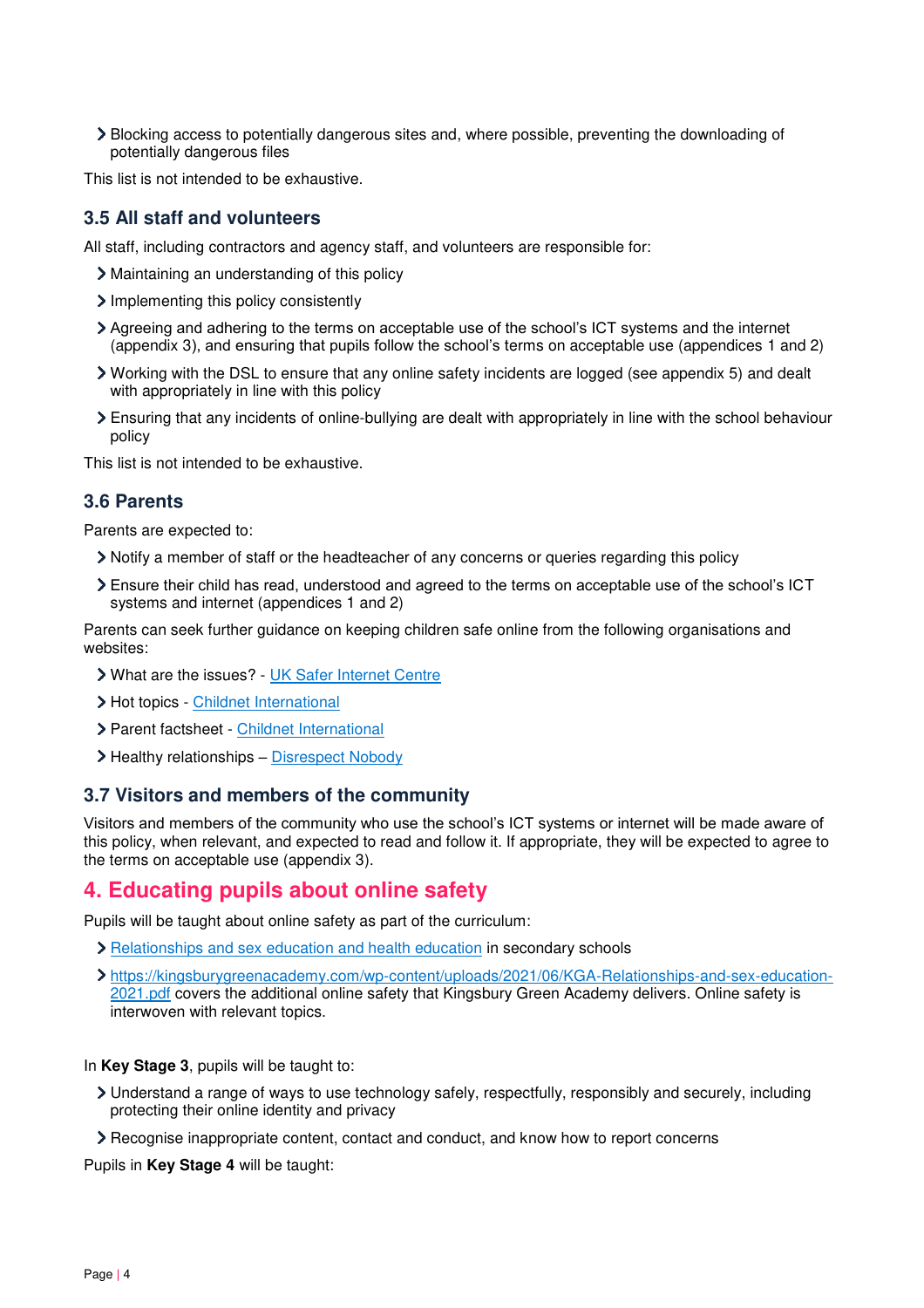- To understand how changes in technology affect safety, including new ways to protect their online privacy and identity
- > How to report a range of concerns

*By the* **end of secondary school***, pupils will know:* 

- *Their rights, responsibilities and opportunities online, including that the same expectations of behaviour apply in all contexts, including online*
- *About online risks, including that any material someone provides to another has the potential to be shared online and the difficulty of removing potentially compromising material placed online*
- *Not to provide material to others that they would not want shared further and not to share personal material which is sent to them*
- *What to do and where to get support to report material or manage issues online*
- *The impact of viewing harmful content*
- *That specifically sexually explicit material (e.g. pornography) presents a distorted picture of sexual behaviours, can damage the way people see themselves in relation to others and negatively affect how they behave towards sexual partners*
- *That sharing and viewing indecent images of children (including those created by children) is a criminal offence which carries severe penalties including jail*
- *How information and data is generated, collected, shared and used online*
- *How to identify harmful behaviours online (including bullying, abuse or harassment) and how to report, or find support, if they have been affected by those behaviours*

The safe use of social media and the internet will also be covered in other subjects where relevant.

## <span id="page-4-0"></span>**5. Educating parents about online safety**

The school will raise parents' awareness of internet safety in letters or other communications home, and in information via our website. This policy will also be shared with parents.

If parents have any queries or concerns in relation to online safety, these should be raised in the first instance with the headteacher and/or the DSL.

Concerns or queries about this policy can be raised with any member of staff or the headteacher.

## <span id="page-4-1"></span>**6. Online-bullying**

## **6.1 Definition**

Online-bullying takes place online, such as through social networking sites, messaging apps or gaming sites. Like other forms of bullying, it is the repetitive, intentional harming of one person or group by another person or group, where the relationship involves an imbalance of power. (See also the school behaviour policy https://kingsburygreenacademy.com/wp-content/uploads/2020/11/KGA-Behaviour-policy.pdf.)

## **6.2 Preventing and addressing online-bullying**

To help prevent cyber-bullying, we will ensure that pupils understand what it is and what to do if they become aware of it happening to them or others. We will ensure that pupils know how they can report any incidents and are encouraged to do so, including where they are a witness rather than the victim.

The school will actively discuss online-bullying with pupils, explaining the reasons why it occurs, the forms it may take and what the consequences can be. Tutors will discuss online-bullying with their tutor groups as part of our tutor programme.

Teaching staff are also encouraged to find opportunities to use aspects of the curriculum to cover cyberbullying. This includes personal, social, health and economic (PSHE) education, and other subjects where appropriate.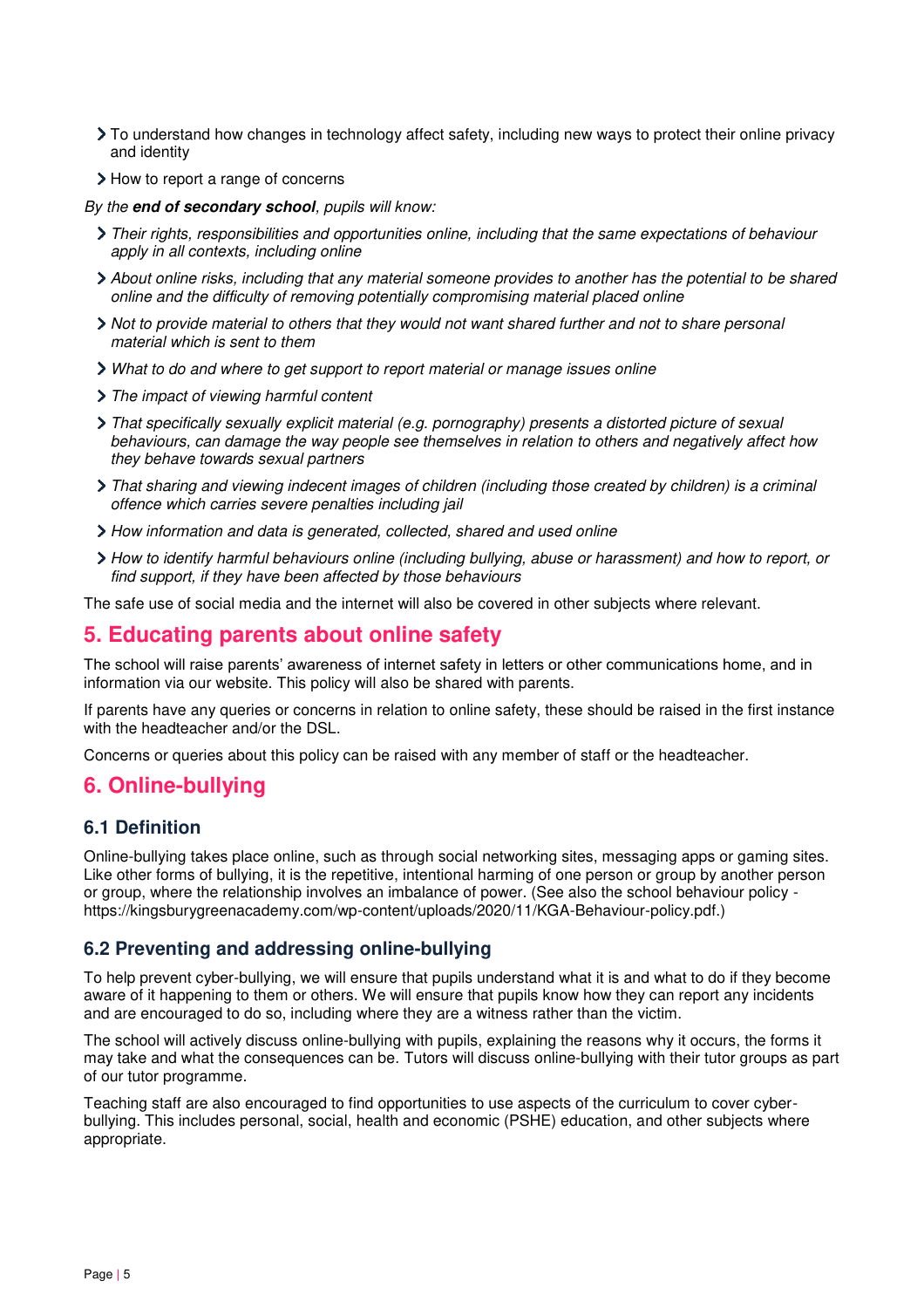All staff, governors and volunteers (where appropriate) receive training on online-bullying, its impact and ways to support pupils, as part of safeguarding training.

The school also shares information on online-bullying to parents so that they are aware of the signs, how to report it and how they can support children who may be affected.

In relation to a specific incident of online-bullying, the school will follow the processes set out in the school behaviour policy. Where illegal, inappropriate or harmful material has been spread among pupils, the school will use all reasonable endeavours to ensure the incident is contained.

The DSL will consider whether the incident should be reported to the police if it involves illegal material, and will work with external services if it is deemed necessary to do so.

#### **6.3 Examining electronic devices**

School staff have the specific power under the Education and Inspections Act 2006 (which has been increased by the Education Act 2011) to search for and, if necessary, delete inappropriate images or files on pupils' electronic devices, including mobile phones, iPads and other tablet devices, where they believe there is a 'good reason' to do so.

When deciding whether there is a good reason to examine or erase data or files on an electronic device, staff must reasonably suspect that the data or file in question has been, or could be, used to:

- Cause harm, and/or
- Disrupt teaching, and/or
- > Break any of the school rules

If inappropriate material is found on the device, the DSL, in conjunction with the wider safeguarding team or other member of the senior leadership team to decide whether they should:

- > Delete that material, or
- Retain it as evidence (of a criminal offence or a breach of school discipline), and/or
- > Report it to the police

Any searching of pupils will be carried out in line with the DfE's latest guidance on [screening, searching and](https://www.gov.uk/government/publications/searching-screening-and-confiscation)  [confiscation](https://www.gov.uk/government/publications/searching-screening-and-confiscation) and the school's COVID-19 risk assessment.

Any complaints about searching for or deleting inappropriate images or files on pupils' electronic devices will be dealt with through the school complaints procedure.

## <span id="page-5-0"></span>**7. Acceptable use of the internet in school**

All pupils, parents, staff, volunteers and governors are expected to sign an agreement regarding the acceptable use of the school's ICT systems and the internet (appendices 1-3). Visitors will be expected to read and agree to the school's terms on acceptable use if relevant.

Use of the school's internet must be for educational purposes only, or for the purpose of fulfilling the duties of an individual's role.

We will monitor the websites visited by pupils, staff, volunteers, governors and visitors (where relevant) to ensure they comply with the above.

More information is set out in the acceptable use agreements in appendices 1, 2 and 3.

## <span id="page-5-1"></span>**8. Pupils using mobile devices in school**

Pupils may bring mobile devices into school, but are not permitted to use them during:

- Lessons unless given express permission from the teacher to do so
- Tutor time unless given express permission to do so
- Clubs before or after school, or any other activities organised by the school unless given express permission to do so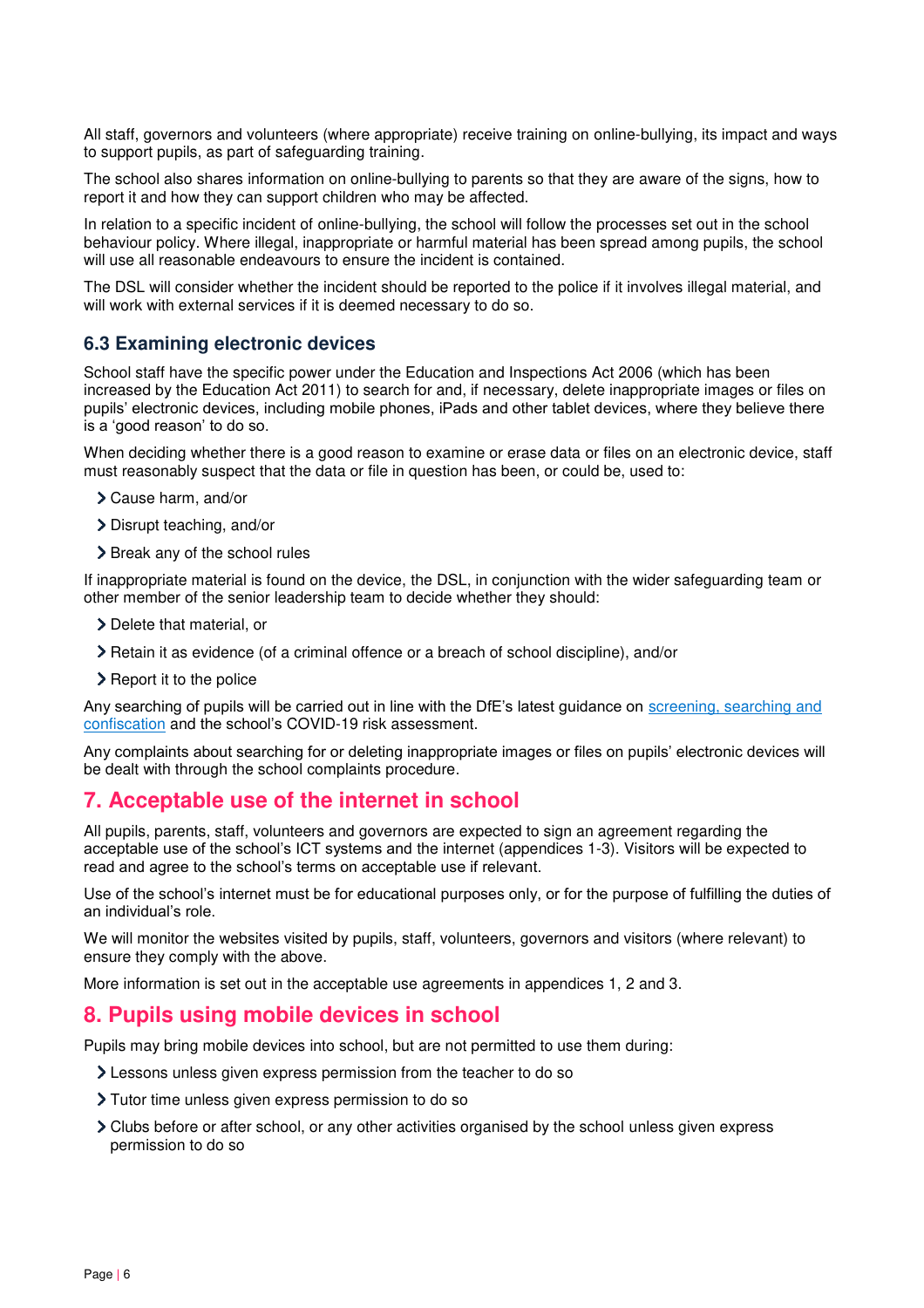- Around the school site during break and/or lunchtime or between lessons
- Pupils are not permitted to record or capture images of other pupils on their mobile device.

Any use of mobile devices in school by pupils must be in line with the acceptable use agreement (see appendices 1 and 2).

Any breach of the acceptable use agreement by a pupil may trigger disciplinary action in line with the school behaviour policy, which may result in the confiscation of their device.

## <span id="page-6-0"></span>**9. Staff using work devices outside school**

All staff members will take appropriate steps to ensure their devices remain secure. This includes, but is not limited to:

- $\triangleright$  Keeping the device password-protected strong passwords are at least 8 characters, with a combination of upper and lower-case letters, numbers and special characters (e.g. asterisk or currency symbol)
- Ensuring their hard drive is encrypted this means if the device is lost or stolen, no one can access the files stored on the hard drive by attaching it to a new device
- Making sure the device locks if left inactive for a period of time
- Not sharing the device among family or friends
- Installing anti-virus and anti-spyware software
- $\triangleright$  Keeping operating systems up to date always install the latest updates

Staff members must not use the device in any way which would violate the school's terms of acceptable use, as set out in appendix 3.

Work devices must be used solely for work activities.

If staff have any concerns over the security of their device, they must seek advice from Agile.

#### <span id="page-6-1"></span>**10. How the school will respond to issues of misuse**

Where a pupil misuses the school's ICT systems or internet, we will follow the procedures set out in our policies on behaviour and acceptable use policy. Any incident that is deemed a safeguarding concern will also be recorded on CPOMS. The action taken will depend on the individual circumstances, nature and seriousness of the specific incident, and will be proportionate.

Where a staff member misuses the school's ICT systems or the internet, or misuses a personal device where the action constitutes misconduct, the matter will be dealt with in accordance with the Royal Wooten Basset Academy Trusts Code of Conduct. The action taken will depend on the individual circumstances, nature and seriousness of the specific incident.

The school will consider whether incidents which involve illegal activity or content, or otherwise serious incidents, should be reported to the police.

## <span id="page-6-2"></span>**11. Training**

All new staff members will receive training, as part of their induction, on safe internet use and online safeguarding issues including cyber-bullying and the risks of online radicalisation.

All staff members will receive refresher training at least once each academic year as part of safeguarding training, as well as relevant updates as required (for example through emails, e-bulletins and staff meetings).

The DSL and wider safeguarding team (DDSL and HOKS) will undertake child protection and safeguarding training, which will include online safety, at least every 2 years. They will also update their knowledge and skills on the subject of online safety at regular intervals, and at least annually.

Governors will receive training on safe internet use and online safeguarding issues as part of their safeguarding training.

Volunteers will receive appropriate training and updates, if applicable.

More information about safeguarding training is set out in our child protection and safeguarding policy.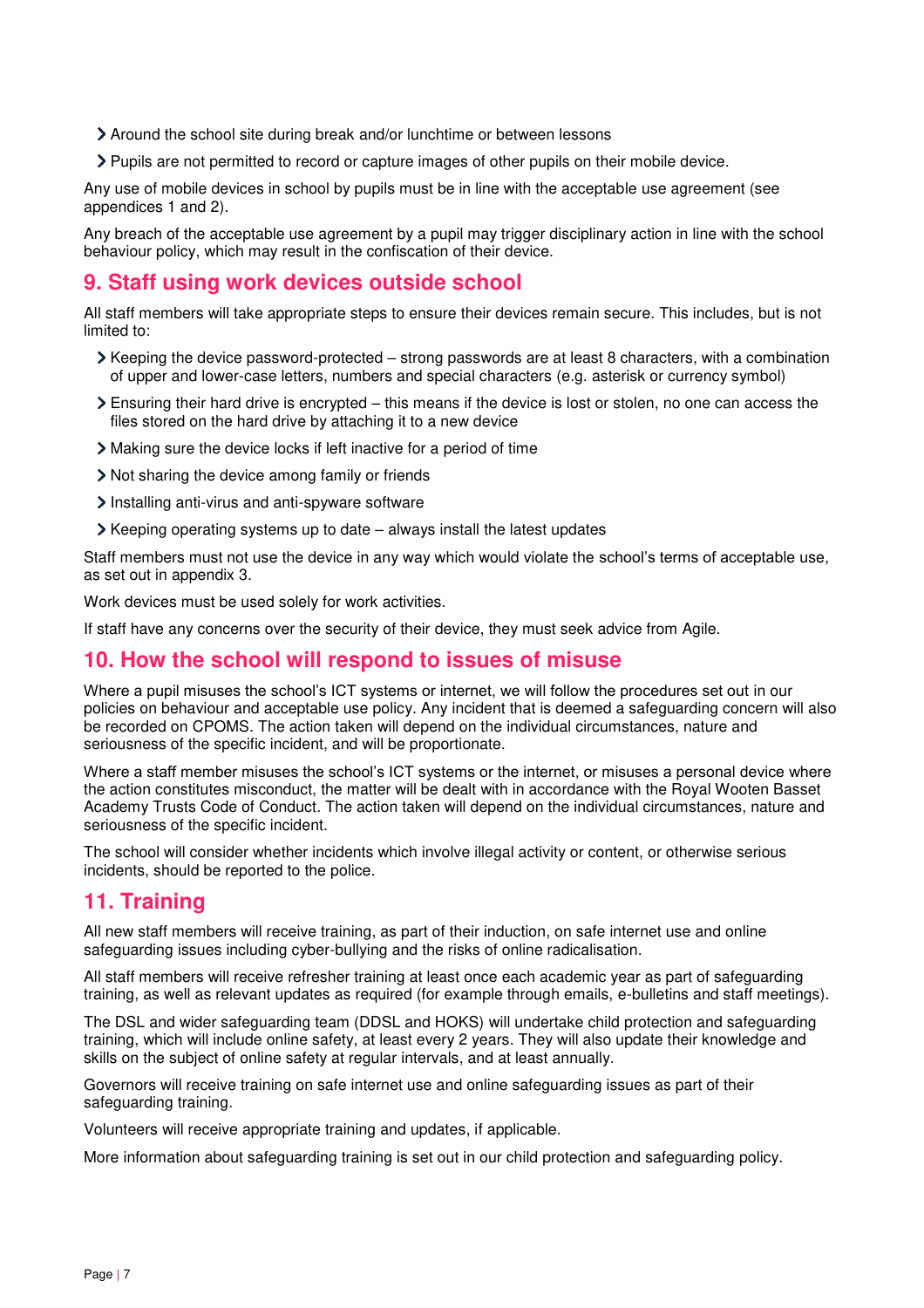# <span id="page-7-0"></span>**12. Monitoring arrangements**

The DSL logs behaviour and safeguarding issues related to online safety. An incident report log can be found in appendix 5.

This policy will be reviewed every year by the safeguarding governor. At every review, the policy will be shared with the governing board.

# <span id="page-7-1"></span>**13. Links with other policies**

This online safety policy is linked to our:

- Child protection and safeguarding policy
- > Behaviour policy
- > Staff disciplinary procedures
- > Data protection policy and privacy notices
- > Complaints procedure
- ICT and internet acceptable use policy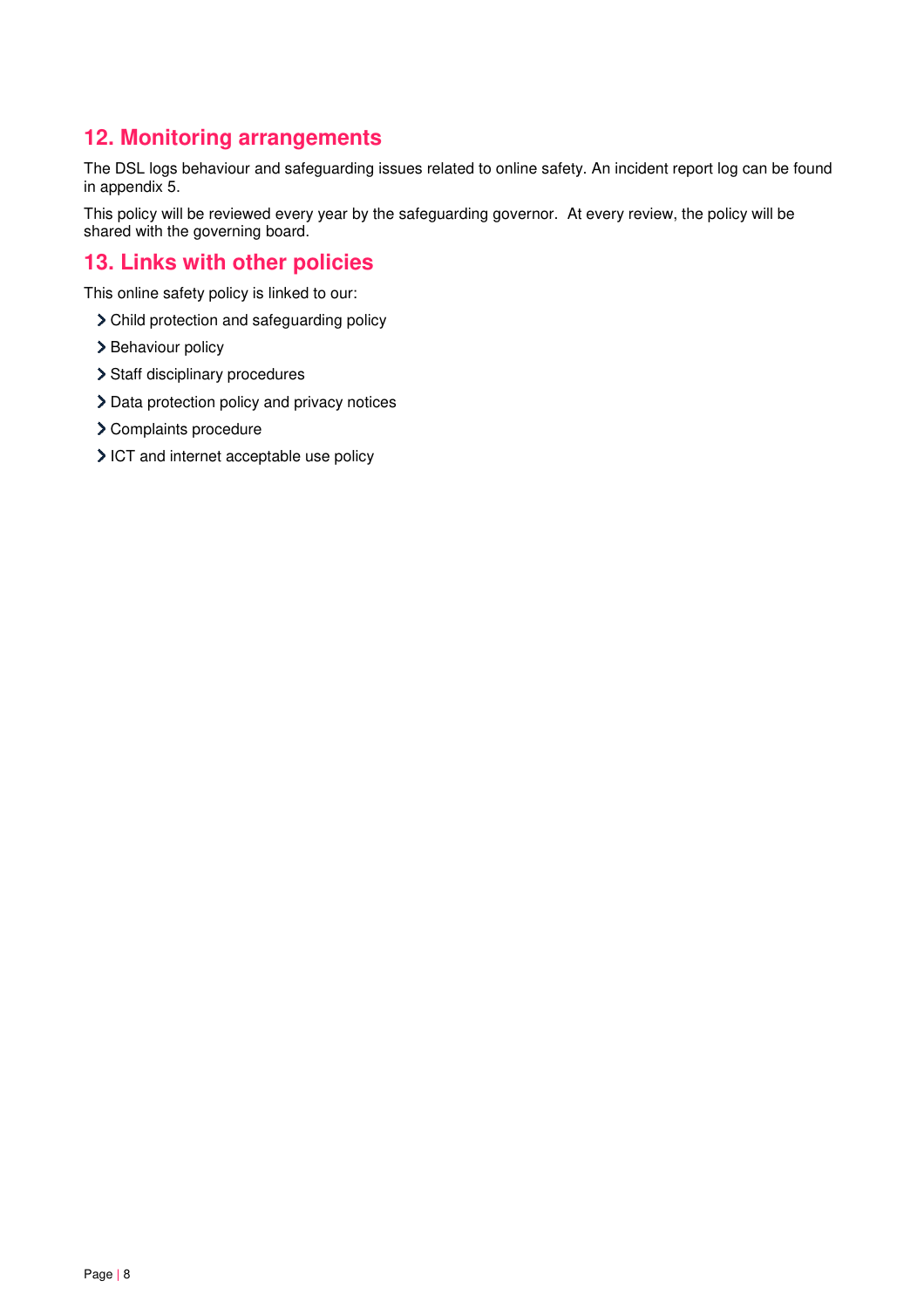# <span id="page-8-0"></span>**Appendix 1: KS3 and KS4 acceptable use agreement (pupils**)

Pupils must accept this agreement every time that they log onto a computer in school. They must also do this if they have the use of a school device during a lockdown.

# Kingsbury Green Academy

Misuse of the Internet and e-mail is regarded as a serious breach of our data protection and acceptable use policies.

In particular if you access, download or distribute pornographic and/or other offensive material from the Internet or send, view or distribute offensive/damaging e-mails it will be regarded as gross misconduct. We reserve the right to monitor Internet usage and e-mails sent/received without warning to ensure compliance.

By proceeding to log on you are deemed to have accepted them. Feb 2008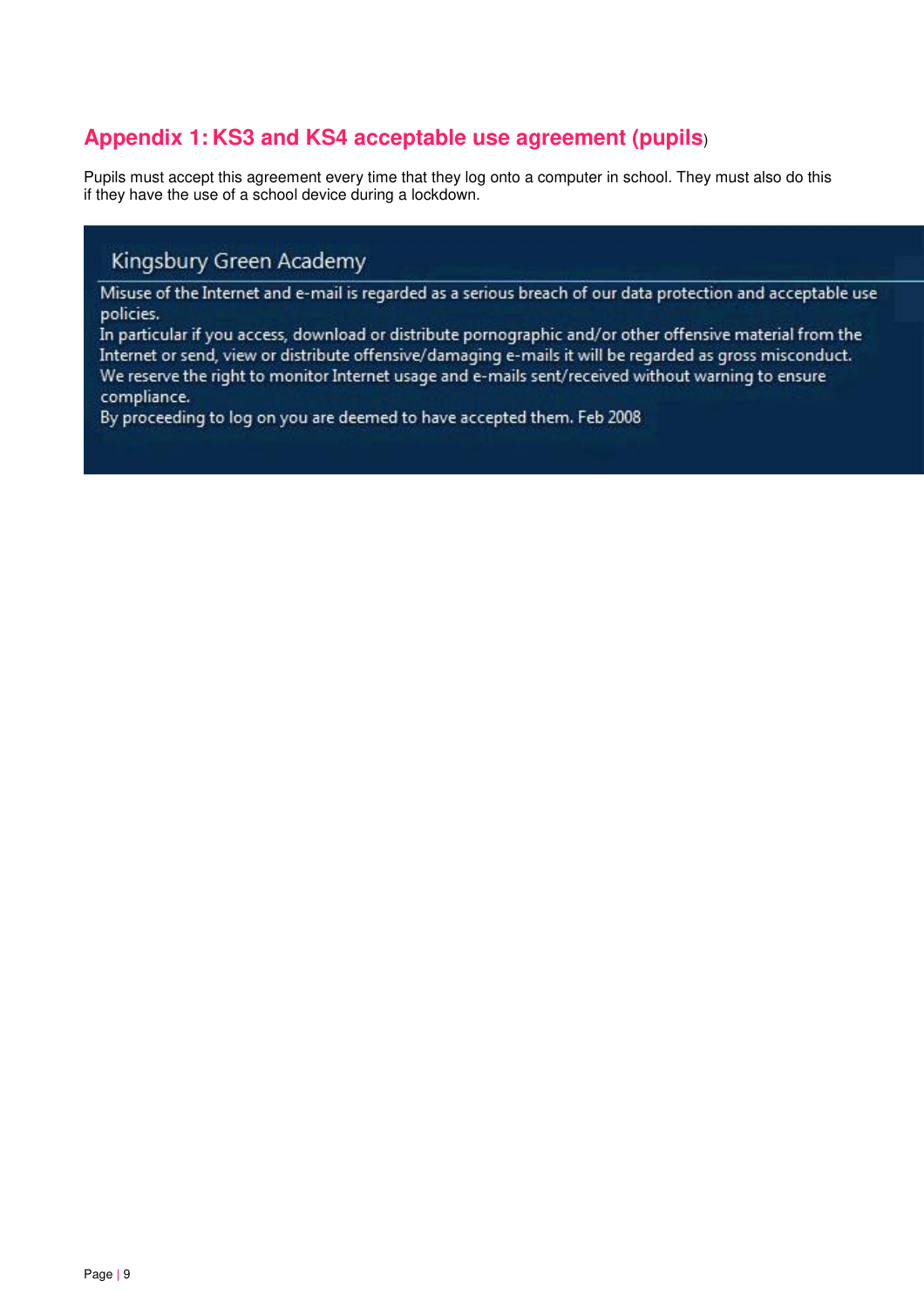# <span id="page-9-0"></span>**Appendix 2: acceptable use agreement (staff, governors, volunteers and visitors)**

#### ACCEPTABLE USE OF THE SCHOOL'S ICT SYSTEMS AND INTERNET: AGREEMENT FOR STAFF, GOVERNORS,VOLUNTEERS AND VISITORS

#### **Name of staff member/governor/volunteer/visitor:**

#### **When using the school's ICT systems and accessing the internet in school, or outside school on a work device (if applicable), I will not:**

- Access, or attempt to access inappropriate material, including but not limited to material of a violent, criminal or pornographic nature (or create, share, link to or send such material)
- Use them in any way which could harm the school's reputation
- Access social networking sites or chat rooms
- Use any improper language when communicating online, including in emails or other messaging services
- Install any unauthorised software, or connect unauthorised hardware or devices to the school's network
- Share my password with others or log in to the school's network using someone else's details
- Take photographs of pupils without checking with teachers first
- Share confidential information about the school, its pupils or staff, or other members of the community
- Access, modify or share data I'm not authorised to access, modify or share
- Promote private businesses, unless that business is directly related to the school

I will only use the school's ICT systems and access the internet in school, or outside school on a work device, for educational purposes or for the purpose of fulfilling the duties of my role.

I agree that the school will monitor the websites I visit and my use of the school's ICT facilities and systems. I will take all reasonable steps to ensure that work devices are secure and password-protected when using them outside school, and keep all data securely stored in accordance with this policy and the school's data protection policy.

I will let the designated safeguarding lead (DSL) and ICT manager know if a pupil informs me they have found any material which might upset, distress or harm them or others, and will also do so if I encounter any such material.

I will always use the school's ICT systems and internet responsibly, and ensure that pupils in my care do so too.

| Signed (staff member/governor/volunteer/visitor): | Date: |
|---------------------------------------------------|-------|
|---------------------------------------------------|-------|